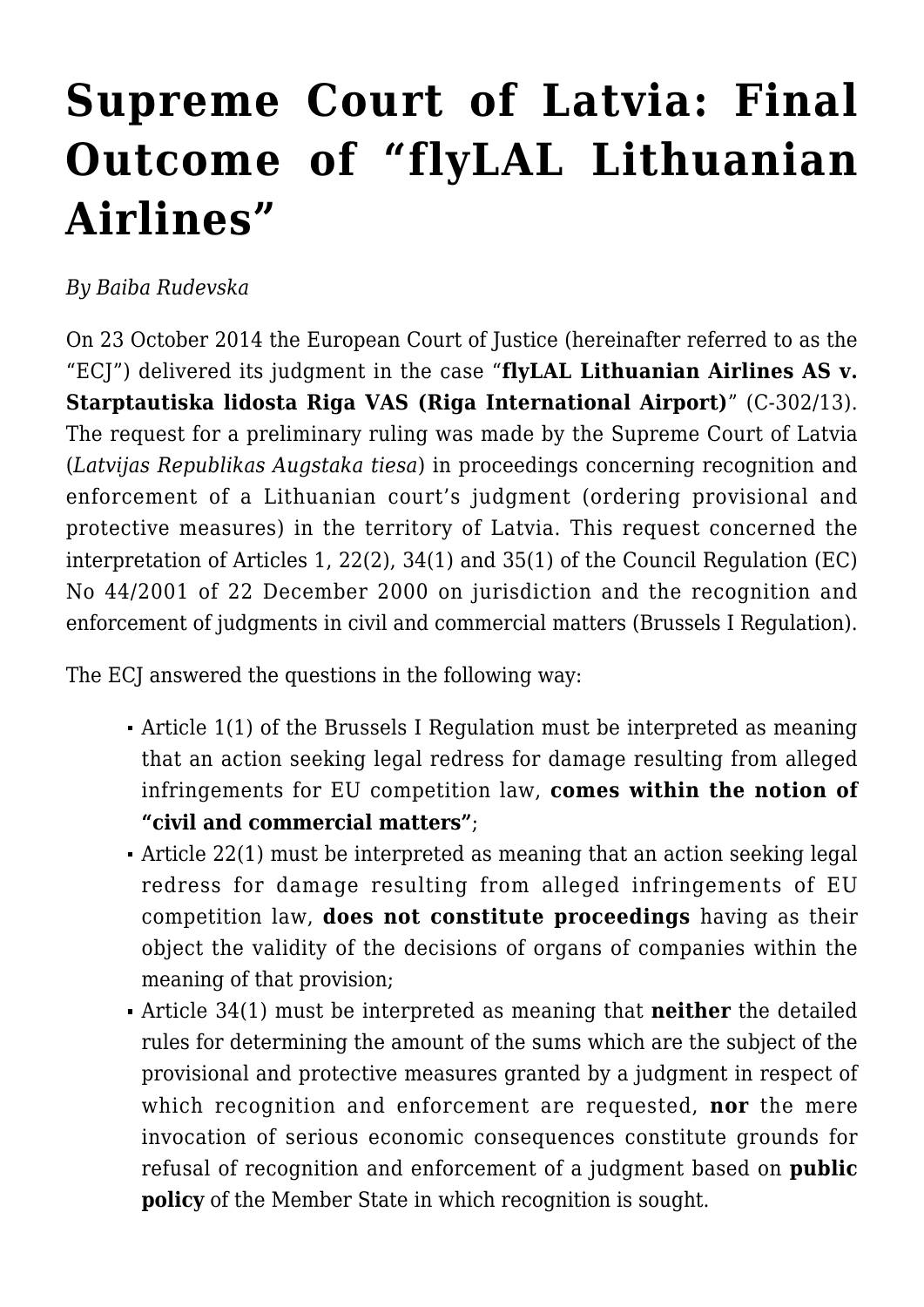On 20 October 2015 the Supreme Court of Latvia delivered its decision (which is final) in this case (No SKC 5/2015) deciding neither to recognise nor to enforce the judgment of the Lithuanian court in Latvia (two lower courts of Latvia had previously decided to recognise and to enforce the judgment). The legal ground for the non-recognition was the *public policy* clause of Article 34(1) of the Regulation.

Let us look at the main reasoning of the Supreme Court of Latvia in this case.

**Reasoning No 1** (Article 1 of the Constitution of the Republic of Latvia)**: State security**. The defendant, "*Starptautiska lidosta Riga*" ("Riga International Airport"), also owns a property which is necessary for the purpose of the Latvian state security. If the judgment of the Lithuanian court is recognised and enforced in Latvia, then the preventive attachment order regarding this property will probably be enforced. From Article 1 of the Constitution of the Republic of Latvia it follows that property which is necessary for the state security interests cannot be transferred or subject to a private law burden that might, even hypothetically, hinder, weaken or otherwise threaten the fulfilment of the State functions in guaranteeing the security of the State and the society.

**Reasoning No 2** (Article 91 and 105 of the Constitution of the Republic of Latvia)**: the insolvent Lithuanian company**. The Lithuanian company "flyLAL Lithuanian Airlines" is an insolvent company which has lodged a claim for an amount of EUR 58,003,824. This company has no property or assets to compensate the defendant's possible losses in the case if the claim later appears to be unsubstantiated. This creates an important disproportion of rights and of the provisional and protective measures applied in the case. Such possible damages sustained by the defendant may seriously endanger not only its economic activities but even its existence as a company.

**Additional reasoning** (Article 91 and 105 of the Constitution of the Republic of Latvia)**: the length of the main proceedings before the Lithuanian court.** The Lithuanian court had issued an order for sequestration, on a provisional and protective basis, of the movable/immovable assets and property rights of "Air Baltic" and "*Starptautiska lidosta Riga*" ("Riga International Airport") seven years ago; until now the case has not yet been resolved and there is no further information about when this case could be resolved. For the provisional and protective measures this period of time is too long and might aggravate the